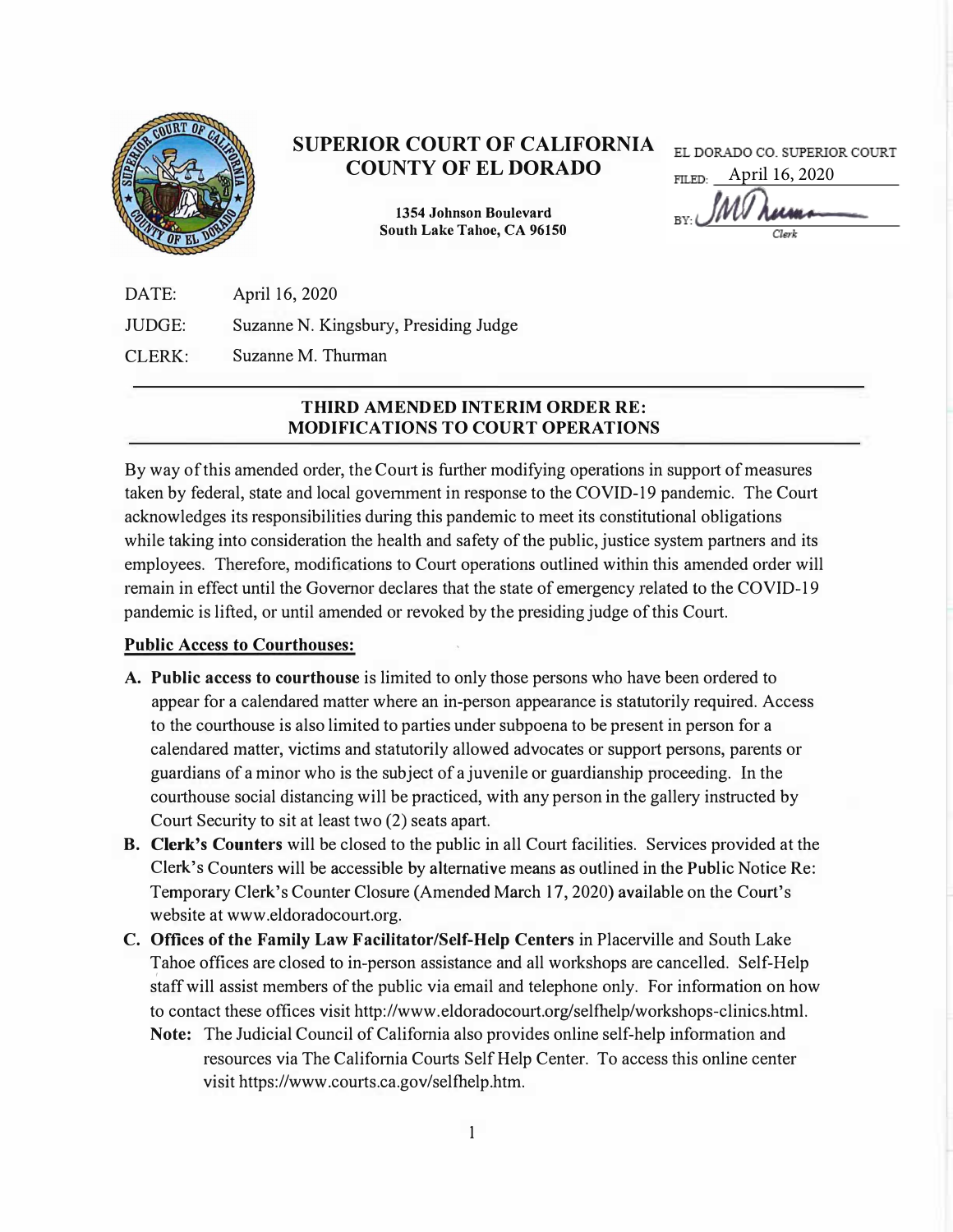#### D. Use of technology for remote appearances.

- 1. Please refer to the Third General Order Re: Implementation of Emergency Relief Authorized Pursuant to the Government Code Section 68115 by Chair of Judicial Council and Emergency Rules 1 through 11 of the California Rules of Court adopted effective April 6, 2020.
- 2. The Court will determine if and/or when the use of technology can be implemented to allow for remote appearance by telephone and/or video conference as permitted pursuant to applicable emergency orders, mles and statutes and taking into consideration this Court's resources and technological constraints. The Comt will provide advance notice of intent to proceed remotely along with policies and procedures which must be followed during a remote appearance.
- 3. The Court will arrange for remote appearances and will notice parties on hearings set for remote appearance. When applicable, the Court will also coordinate with system partners on calendars and/matters to be heard remotely.

#### Judicial Assignments:

#### A. Honorable Jamie Pesce-Department 5

1. Judge Pesce shall handle all emergency family law matters, such as ex pattes and request for domestic violence restraining orders, on Tuesday, Wednesdays and Thursdays. On Monday and Friday, Judge Vicki Ashworth and Judge Ken Melikian will handle emergency family law matters. All matters will be handled electronically or by telephone.

## B. Honorable Dylan Sullivan - Department 9

- 1. Judge Sullivan shall serve as the daytime magistrate from 8:00 am to 5:00 pm, Monday through Friday, and shall handle all emergency requests that are not family law matters. All matters will be handled electronically or by telephone.
- C. General Provisions. Judicial officers onsite for the purposes of handling a calendar assignment are ordered to retum to their offsite shelter once calendars are completed, but are to remain available to conduct emergency business until 5:00 pm, and that thereafter, the designated on-call judge will be responsible for emergency matters.

## Pending Criminal Matters in all El Dorado County Courthouses:

#### A. Orders to appear - and general orders.

- 1. Effective immediately, any prior order to a defendant to appear for a pretrial proceeding in a misdemeanor case scheduled on or after April 17, 2020 is rescinded and counsel can and should appear for clients in those proceedings.
- 2. Effective immediately, the Court will accept Penal Code section 977 waivers executed out of court for a defendant with a pending criminal matter who is out of custody and who has an appearance on or after April 17, 2020 to facilitate continuances. The Court will accept electronic/faxed signatures, but counsel must certify that their client has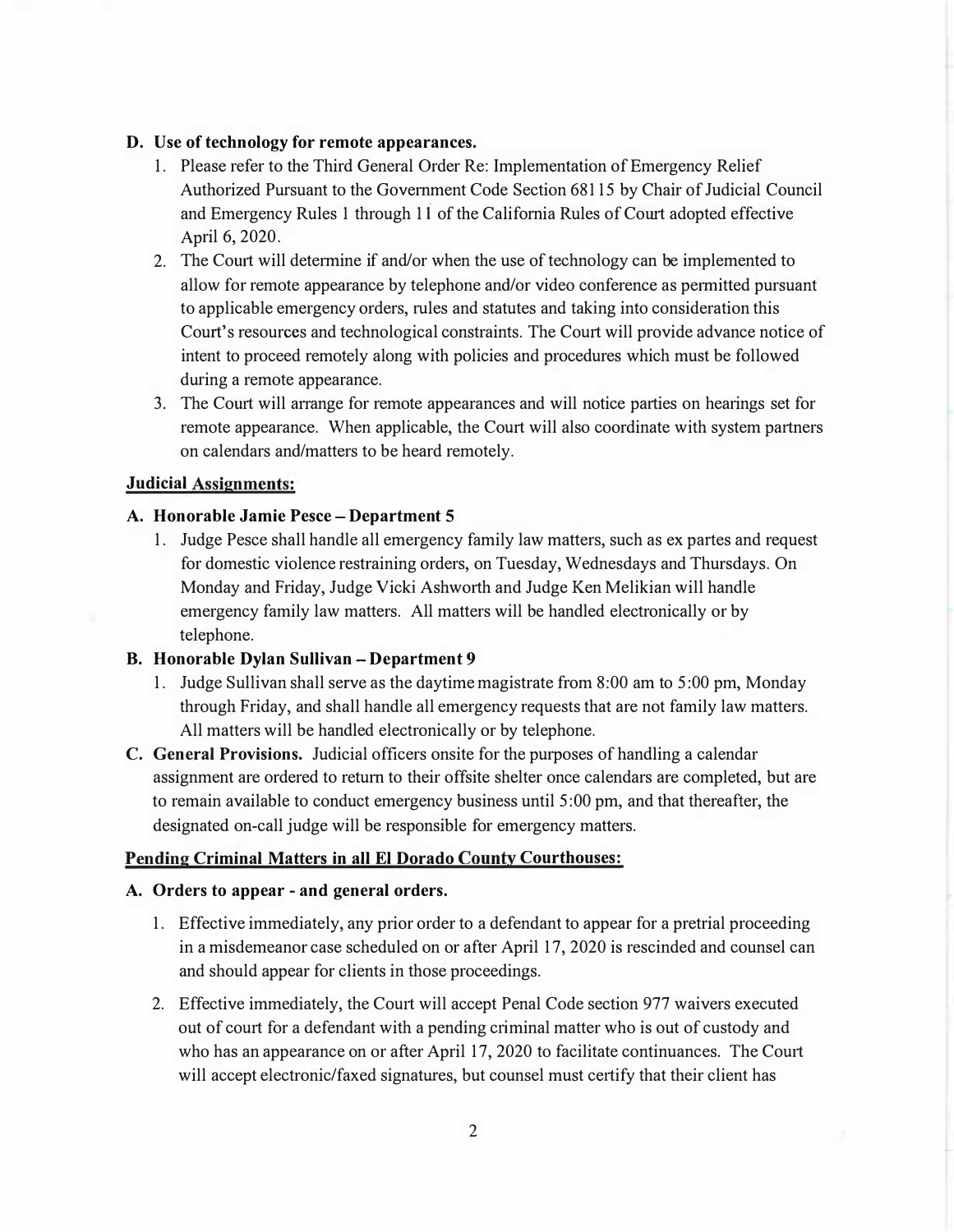signed the form. In exceptional cases where a defendant does not have the capability of transmitting a signed Penal Code section 977 waiver, the Court will permit the client to call in at an agreed upon time to place upon the record his/her consent to have counsel appear on his/her behalf and continued waiver of time.

3. All time waived preliminary hearings, court trials, contested hearings of any sort, and jury trials pending on or after April 17, 2020 are hereby vacated. On its own motion, the Court will reset all hearings to a future date; counsel can contact the calendar clerk to request a specific date if they are unavailable for the date set.

#### B. Jury trials.

1. Please refer to statewide orders of the Chief Justice/Chair of the Judicial Council of Califomia dated March 23, 2020 and March 30,2020, as well as the Second General Order RE Implementation of Emergency Relief dated April 1, 2020.

#### C. All other pending criminal appearances and hearings.

- 1. Please refer to statewide orders of the Chief Justice/Chair of the Judicial Council of Califomia dated March 23, 2020 and March 30, 2020, as well as the Second General Order RE Implementation of Emergency Relief dated April 1, 2020.
- D. In custody criminal arraignments. The following calendar must be adhered to as no other calendars will be available:
	- 1. Please refer to statewide orders of the Chief Justice/Chair of the Judicial Council of Califomia dated March 23, 2020 and March 30,2020, as well as the Second General Order RE Implementation of Emergency Relief dated April 1, 2020.
	- 2. West Slope session: In custody arraignments will be heard in department 7 at 1:00 pm on Tuesdays and Thursdays only.
	- 3. South Lake Tahoe session: In custody arraignments will be heard in a department to be determined at 1:30 pm on Tuesdays and Thursdays only.

## Pending Civil and Probate Matters in all El Dorado County Courthouses:

A. All civil and probate law and motion matters. All hearing scheduled on or after April 17, 2020 shall be reset for hearing to a future date as determined by the Court.

#### B. Unlawful detainers/foreclosure injunctions.

- 1. Please refer to Emergency Rules 1 and 2 of the Califomia Rules of Court adopted effective April 6, 2020; Amended General Order Re: Prohibition Against Residential Evictions During a Declared State of Emergency issued April 10, 2020; and General Order Re: Vacating Pending Commercial Eviction Trials issued April 3, 2020.
- 2. If the Court determines a matter must be heard based on statutory requirements, notice will be sent of the date, time and department in which the matter will be heard.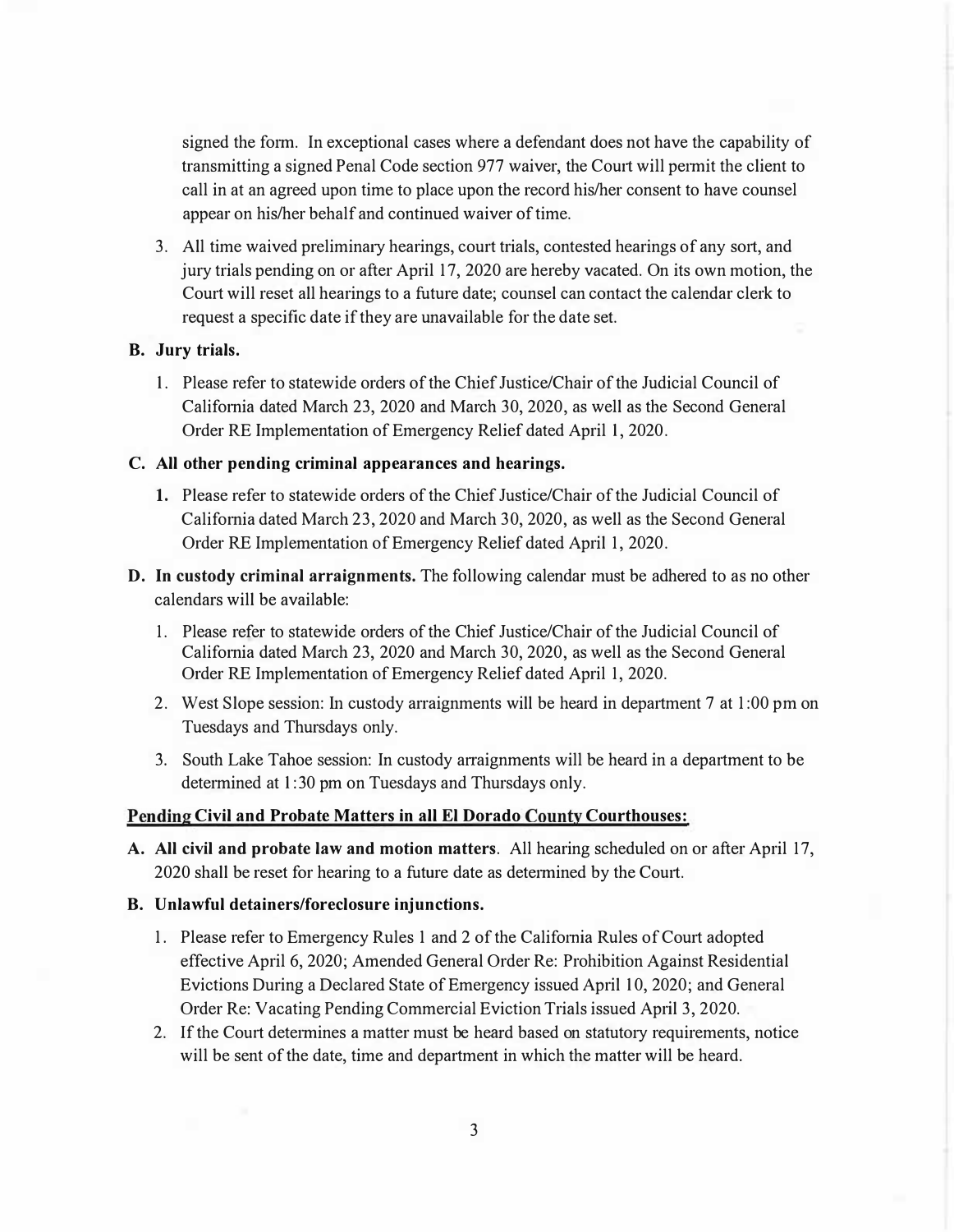- C. Small claims trials. All hearings scheduled to appear on or after April 17, 2020 will be reset for trial on the Court's own motion to a future date as determined by the Court.
- D. Conservatorships, guardianships and LPS. Only emergency matters that are statutorily required will remain on calendar, all other hearings will be reset to a future date as determined by the Court. If the Court determines a matter must be heard based on statutory requirements, notice will be sent of the date, time and department in which the matter will be heard.

## E. Petitions for civil harassment restraining orders.

- 1. Please refer to Emergency Rule 8 of the California Rules of Court adopted effective April 6, 2020.
- 2. All restraining order or protective order after hearing scheduled on or after April 17, 2020 will be reset to a future date as determined by the Court. The Court will send notice of the date, time and department in which the matter will be heard.
- F. Law and motion, trials, long cause and short cause hearings. All hearings scheduled to appear on or after April 17, 2020 will be reset on the Court's own motion for case management/trial setting conference for the purpose of setting a new date on or after May 18, 2020.

## Pending Juvenile Matters in all El Dorado County Courthouses:

- A. Juvenile dependency matters scheduled in the West Slope session. All hearings scheduled on or after Apri117, 2020 shall be reset for hearing on a date to be detetmined in depattment 7.
- B. Juvenile delinquency detentions hearing will all be heard in the South Lake Tahoe session. The Probation Department is directed to advise the District Attorney and the Public Defender or assigned Indigent Defense Panel attorney of any pending detention hearing. Counsel are directed to meet and confer to explore safe altematives to detention in the Juvenile Treatment Center, and if an agreement is reached, it can be reduced to a written stipulation and order, which can be presented to the Comt in advance of the hearing. The Court will accept electronic/faxed signature.
- C. All other juvenile delinquency matters scheduled in the West Slope session. All hearings scheduled on or after April 17, 2020 shall be reset for hearing in the South Lake Tahoe session. The Court will provide notice of the date, time and department in which the matter will be heard.
- D. Prioritization of juvenile dependency and juvenile delinquency proceedings.
	- 1. Please refer to the Third General Order Re: Implementation of Emergency Relief Authorized Pursuant to the Govemment Code Section 68115 by Chair of Judicial Council and Emergency Rules 6 and 7 of the Califomia Rules of Comt adopted effective April 6, 2020.